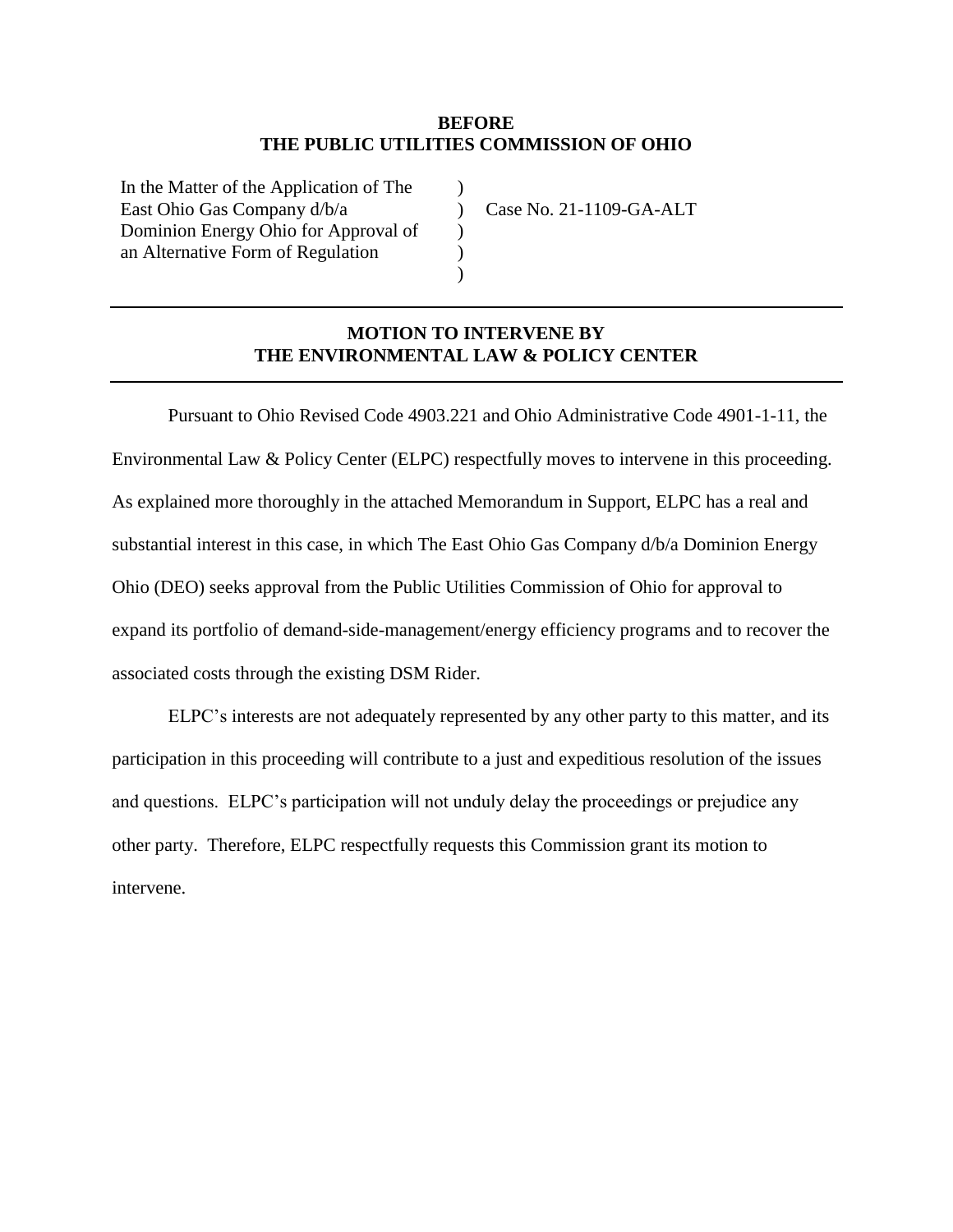December 28, 2021 Respectfully submitted,

/s/ Janean R. Weber Janean R. Weber (0083960) Environmental Law & Policy Center 21 W. Broad Street, 8th Floor Columbus, OH 43215 Tel.: 614-569-3827 [jweber@elpc.org](mailto:ccox@elpc.org)

*Counsel for the Environmental Law & Policy Center*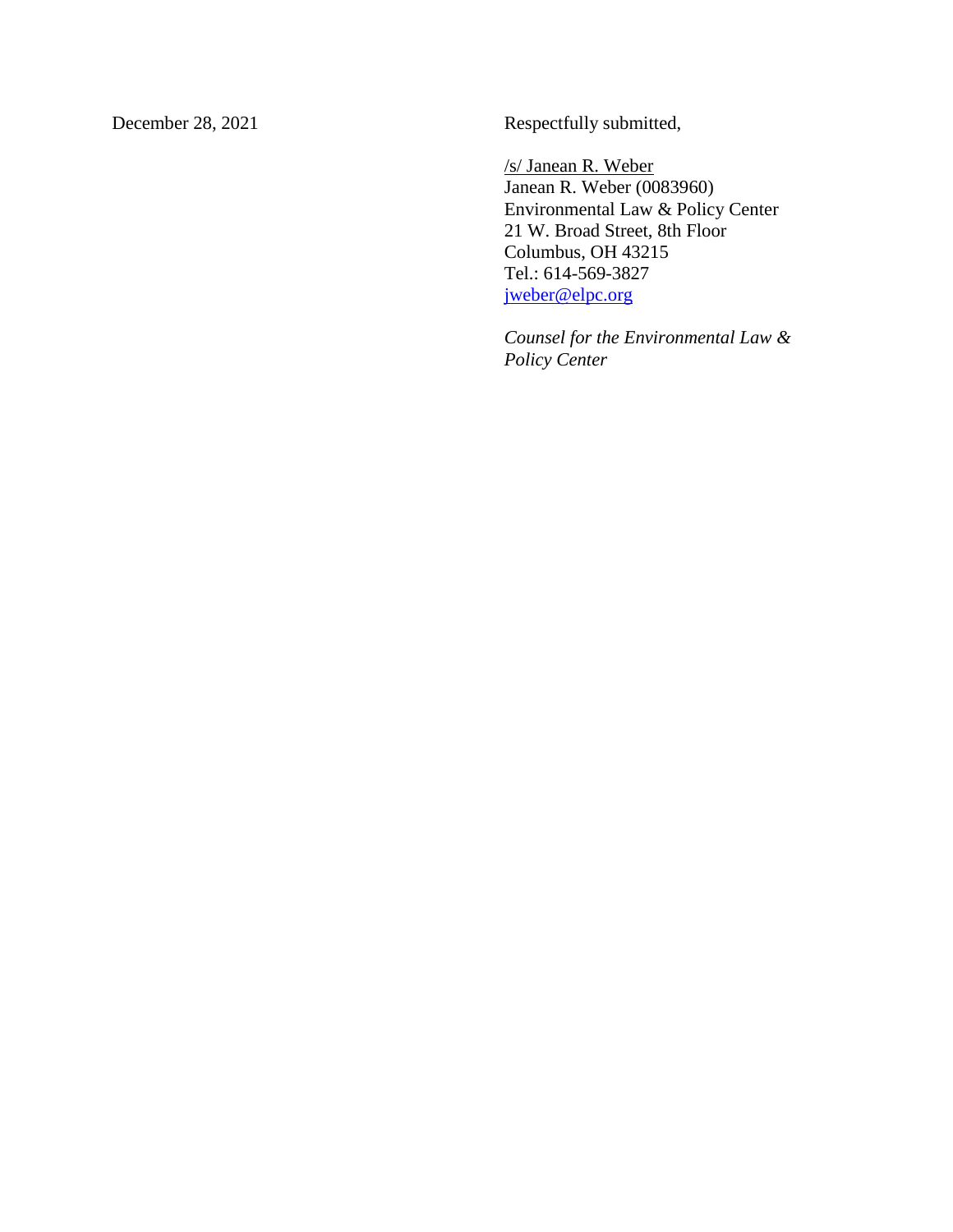### **BEFORE THE PUBLIC UTILITIES COMMISSION OF OHIO**

 $\lambda$  $\mathcal{L}$  $\mathcal{L}$  $\mathcal{L}$ )

In the Matter of the Application of The East Ohio Gas Company d/b/a Dominion Energy Ohio for Approval of an Alternative Form of Regulation

Case No. 21-1109-GA-ALT

### **MEMORANDUM IN SUPPORT OF THE MOTION TO INTERVENE BY THE ENVIRONMENTAL LAW & POLICY CENTER**

Ohio Revised Code 4903.221 allows intervention by persons who may be adversely affected by a public utilities commission proceeding provided the Public Utilities Commission of Ohio (Commission) makes certain determinations. The Environmental Law & Policy Center (ELPC) is a non-profit environmental advocacy organization with a mission is to improve the Midwest's environmental quality and economic development. As a regional organization with a presence and members in Ohio, ELPC and its members may be adversely affected by the outcome of this proceeding, and its interests are not adequately represented by the other parties in the case.

Revised Code 4903.221 requires the Commission to consider four factors when presented with a motion to intervene. Ohio Administrative Code 4901-11-1 similarly provides that the Commission shall consider the same four factors, with an additional fifth factor, when weighing a motion to intervene. ELPC's motion meets all of the factors required by statute and rule.

Pursuant to R.C. 4903.221, the Commission must consider:

- (1) The nature and extent of the prospective intervenor's interest;
- (2) The legal position advanced by the prospective intervenor and its probable relation to the merits of the case;
- (3) Whether the intervention by the prospective intervenor will unduly prolong or delay the proceedings; [and]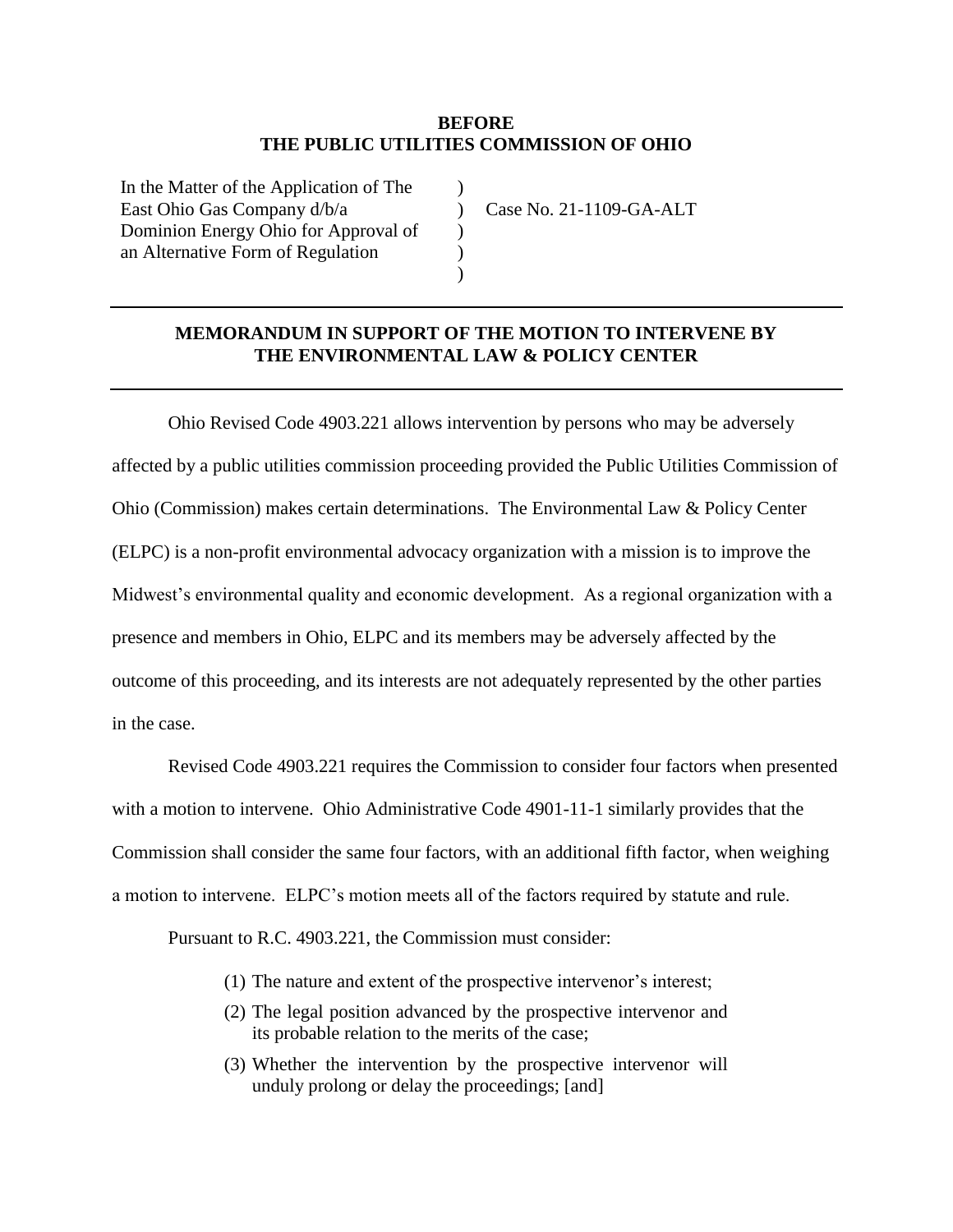(4) Whether the prospective intervenor will significantly contribute to full development and equitable resolution of the factual issues.

#### R.C. 4903.221(B).

Satisfying the first factor, ELPC has a substantial interest in DEO's demand-side management/energy efficiency programs. ELPC has an interest in ensuring the protection and promotion of cost-effective energy efficiency in the state to reduce energy consumption and produce corresponding environmental benefits. Moreover, ELPC has members in Ohio and its work focuses on Ohio energy and environmental issues. ELPC has participated in other Ohio gas utilities' DSM and energy efficiency proceedings—e.g., Case Nos. 18-298-GA-UNC et al. (Vectren), Case Nos. 16-1309-GA-UNC et al. (Columbia Gas)—as well as cases regarding similar programs for electric utilities with territories that overlap with DEO's service territory.

As to the second factor, because of the potential impacts on ELPC and its Ohio members, ELPC seeks the Commission's careful scrutiny of the reasonableness of DEO's proposed energy efficiency programs to ensure their effectiveness and benefits.

Under the third factor, ELPC's inclusion will not unduly delay or prolong the proceeding. The Commission has not yet set a procedural schedule for the case, and ELPC is committed to working within any schedule that is imposed by this Commission to achieve the efficient and orderly disposition of the questions presented.

Finally, ELPC will significantly contribute to the full development and resolution of the proceeding by bringing its unique perspective to bear. ELPC has expertise and experience throughout the Midwest regarding clean energy policy that will help develop the record and aid

2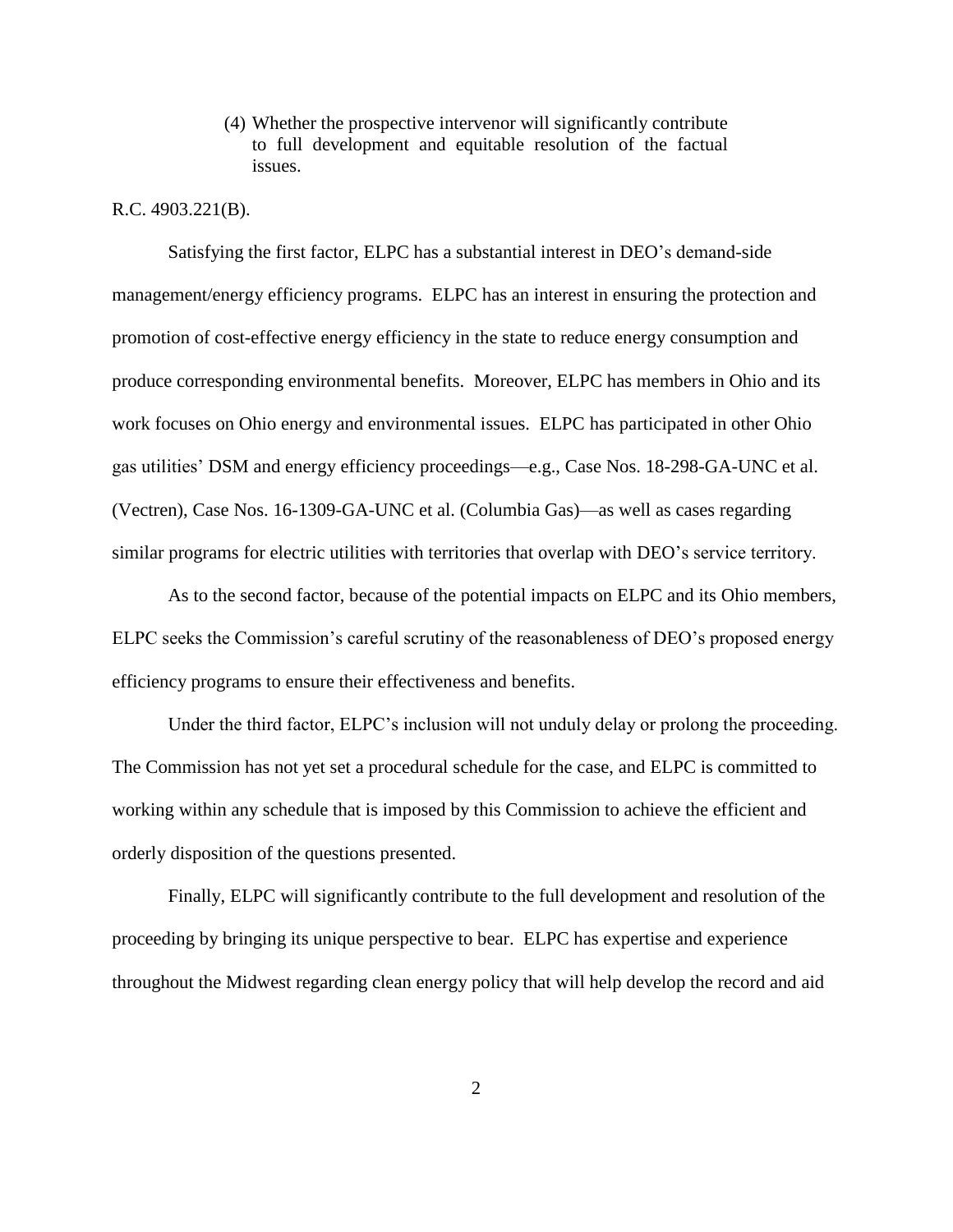in resolving issues in the case. ELPC has participated in multiple proceedings in Ohio as well as

other states regarding distribution rate design and efficiency.

Similarly, ELPC meets the requirements set forth in Ohio Admin. Code 4901-11-1(B):

- (1) The nature and extent of the prospective intervenor's interest;
- (2) The legal position advanced by the prospective intervenor and its probable relation to the merits of the case;
- (3) Whether the intervention by the prospective intervenor will unduly prolong or delay the proceedings;
- (4) Whether the prospective intervenor will significantly contribute to full development and equitable resolution of the factual issues; [and]
- (5) The extent to which the person's interest is represented by existing parties.

The first four factors mirror those in R.C. 4903.221, and for the reasons stated above, ELPC meets those factors. As to the fifth, ELPC maintains that no other party can adequately represent its interests as a regional environmental advocacy organization that also focuses on environmentally friendly economic development, including new job creation.

Finally, this Commission's policy is to "encourage the broadest possible participation in its proceedings." *Cleveland Elec. Illum. Co.,* Case No. 85-675-EL-AIR, Entry at 2 (January 14, 1986). ELPC's inclusion in this proceeding will contribute to this goal of broad participation in PUCO proceedings.

Because ELPC meets the criteria set forth in both R.C. 4903.221 and Ohio Adm. Code 4901-11-1, it respectfully asks this Commission to grant its motion to intervene in the abovecaptioned proceedings.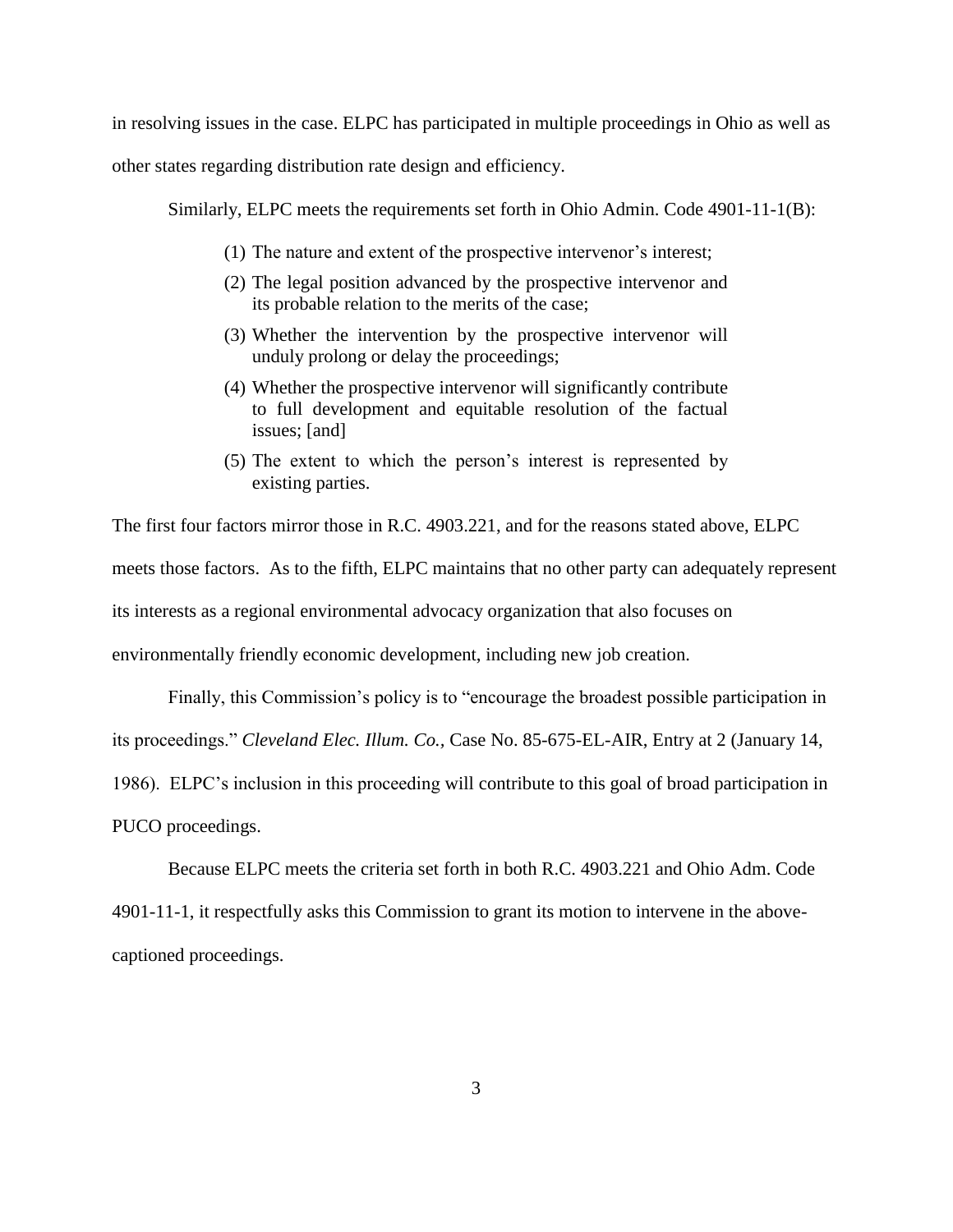Respectfully submitted,

/s/ Janean R. Weber Janean R. Weber (0083960) Environmental Law & Policy Center 21 W. Broad Street, 8th Floor Columbus, OH 43215 Tel.: 614-569-3827 [jweber@elpc.org](mailto:ccox@elpc.org)

*Counsel for the Environmental Law & Policy Center*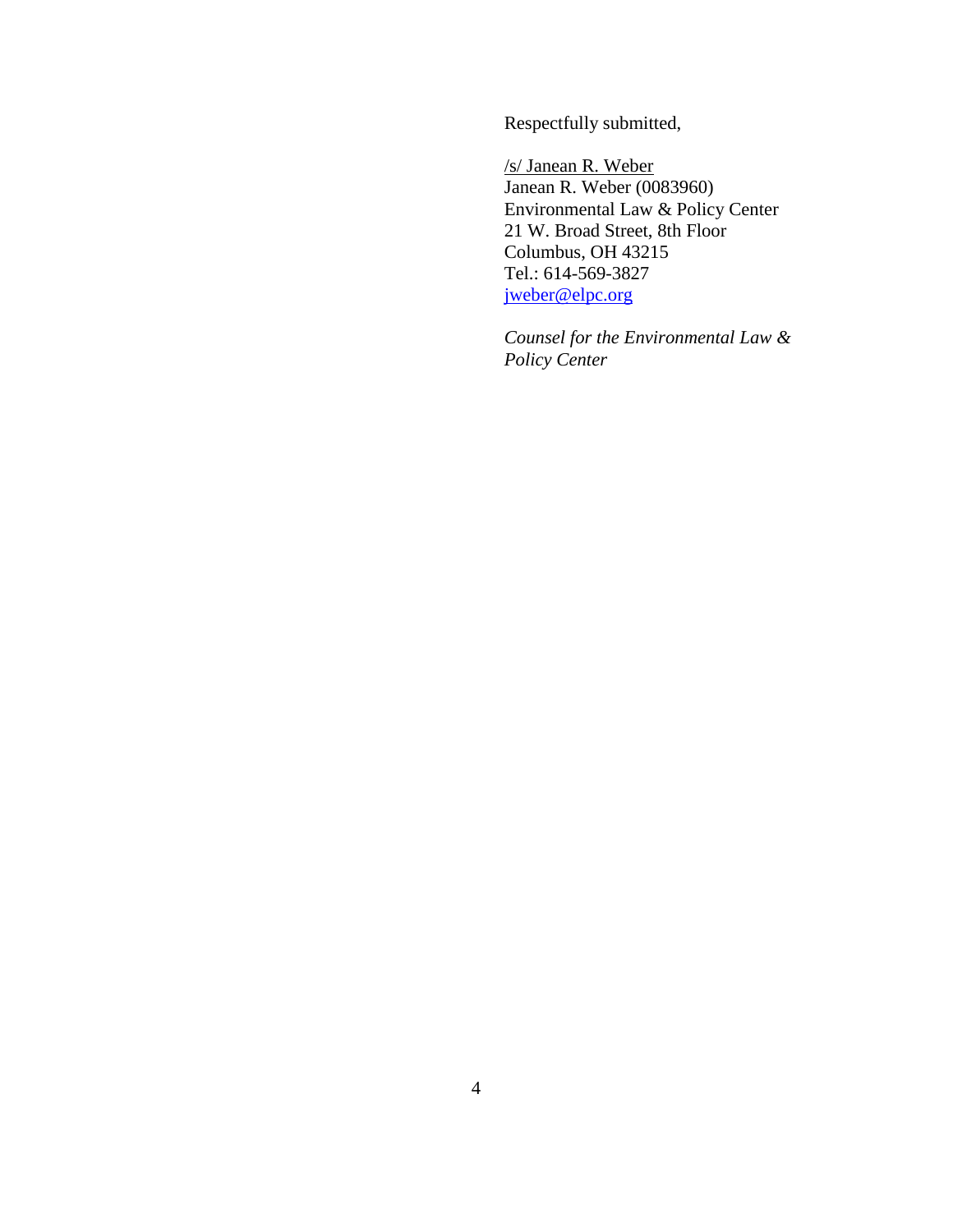### **CERTIFICATE OF SERVICE**

I hereby certify that a true copy of the foregoing Motion to Intervene submitted on behalf of the Environmental Law & Policy Center was filed electronically through the Docketing Information System of the Public Utilities Commission of Ohio on December 28, 2021. The PUCO's e-filing system will electronically serve notice of the filing of this document on counsel for all parties.

> /s/ Janean R. Weber Janean R. Weber (0083960) Environmental Law & Policy Center 21 W. Broad Street, 8th Floor Columbus, OH 43215 Tel.: 614-569-3827 [jweber@elpc.org](mailto:ccox@elpc.org)

*Counsel for the Environmental Law & Policy Center*